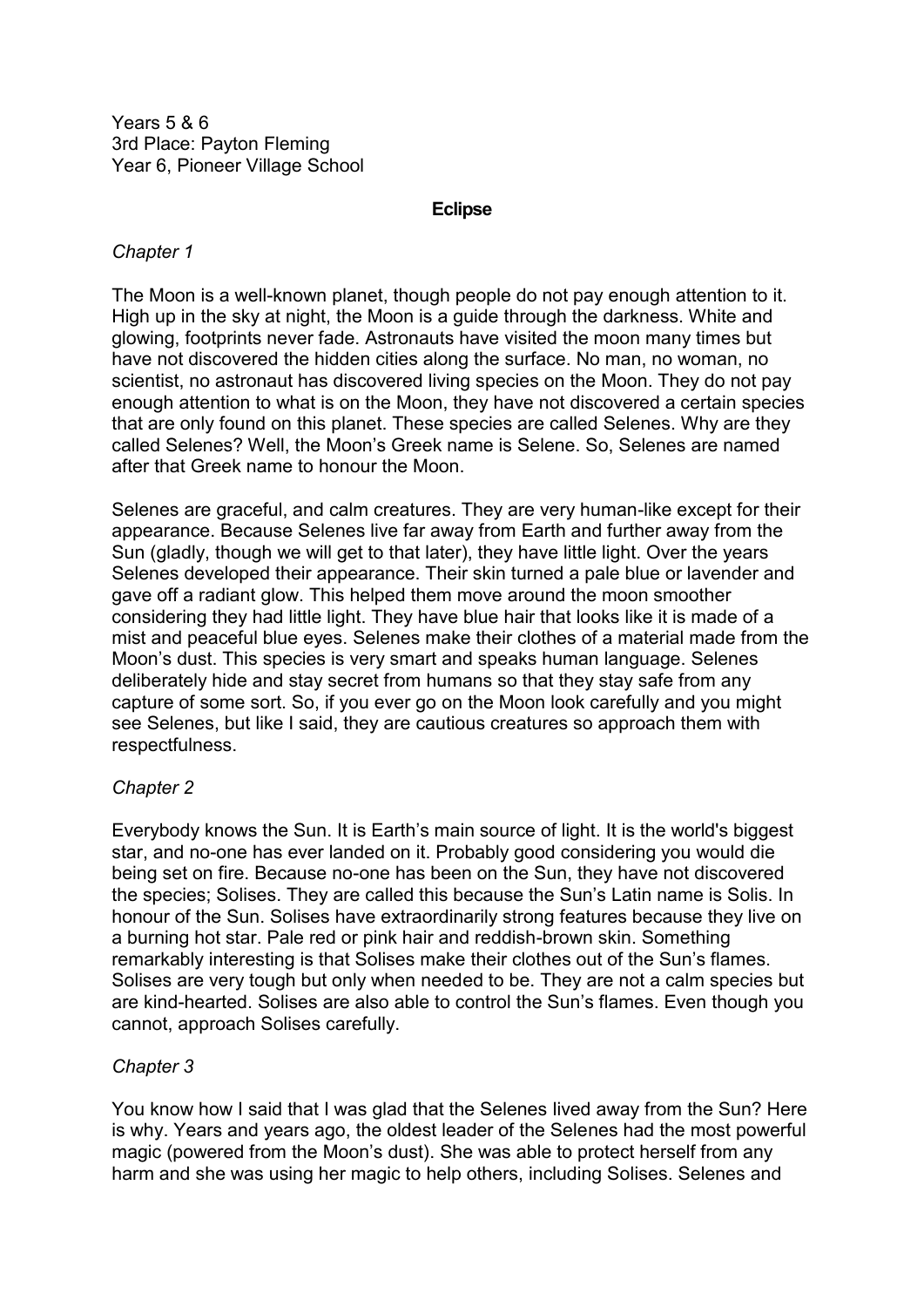Solises were great at working together and running a peaceful community. But everyone knew that Selenes and their powerful leader had the advanced magic. Solises had always felt threatened by it. No-one knew why because Selenes would never use their Moonlight magic to harm any living species.

One day, one very jealous Solise, named Fire, tried to steal Selene's leader's magic (the leader is called Harmony; hence her peaceful personality). Harmony was fast asleep when Fire intruded into her Moon Hut and used a special potion, summoned from Earth to suck her power away and take it for his own. Fire escaped the hut unnoticed and travelled back to the Sun using a single flame to keep him afloat through the universe. The next day Harmony woke up withered and weak and was taken to the Moon Doctor immediately.

"Your Moonlight Magic has been sucked and taken away. Without your powers you will wither, crumple, and die," the doctor said with his head down.

Harmony's daughter, Beam had accompanied her to the doctor to see what was happening with her poor mother.

"But there has to be a way to save Harmony. Without her, the Selenes will go havoc! She is the only thing keeping us together!' Beam said, blue sparkling tears streaming down her face.

"There is a way to save your mother, but it is very difficult, and it was the reason she is like this," the doctor said. Beam looked up hopefully.

"Don't risk it Beam. I don't want you to risk anything for me," Harmony said. She was lying in a silky looking hospital bed. Talking even looked hard for the Selene' leader. "Everyone else would," Beam said. Harmony lowered her eyes. They all knew that this was true. Selenes were willing to risk anything for her.

"How do we save my mother?" Beam asked, breaking the silence.

"Your magic did not drift away Miss. Someone took it from you."

Beam and her mother exchanged glances.

"You need to find the person who took your magic or who has it presently and drink the magic. Then, your body will be filled with your powerful magic once again," said the doctor. Harmony's once shiny hair that was normally in a braid was now grey and tangled. Her bright blue skin that had once been filled with magic was bare, dark, and grey. Her eyes no longer had their usual glimmer in them but was now sunken and bloodshot.

"I will do it," Beam said, determined. Beam was bright and bubbly and was a friend of everyone's. She had lilac-blue short hair and sparkly bright blue eyes, the colour of the ocean (not that any Selene had seen the ocean).

"You don't even know who it could possibly be," Harmony croaked.

"I do know that it couldn't have been any Selene. I know where to start," Beam said. "You can't go to the Sun!" the doctor said, butting into the conversation.

"Why not? Solises come to the Moon many times!" Beam said, frowning.

"Yes, but do you know any Selene that has travelled to the Sun?" the doctor said, raising his eyebrows.

"Why can't we?" Beam said with her usual curiosity.

"The Sun's flames are hot for Selenes sensitive skin," the doctor said matter-offactly.

"Do you have protective gear?" Beam asked. It was a genius idea.

"In fact, we do. Let us start gearing you up."

The doctor and Beam walked out of the room leaving Harmony behind.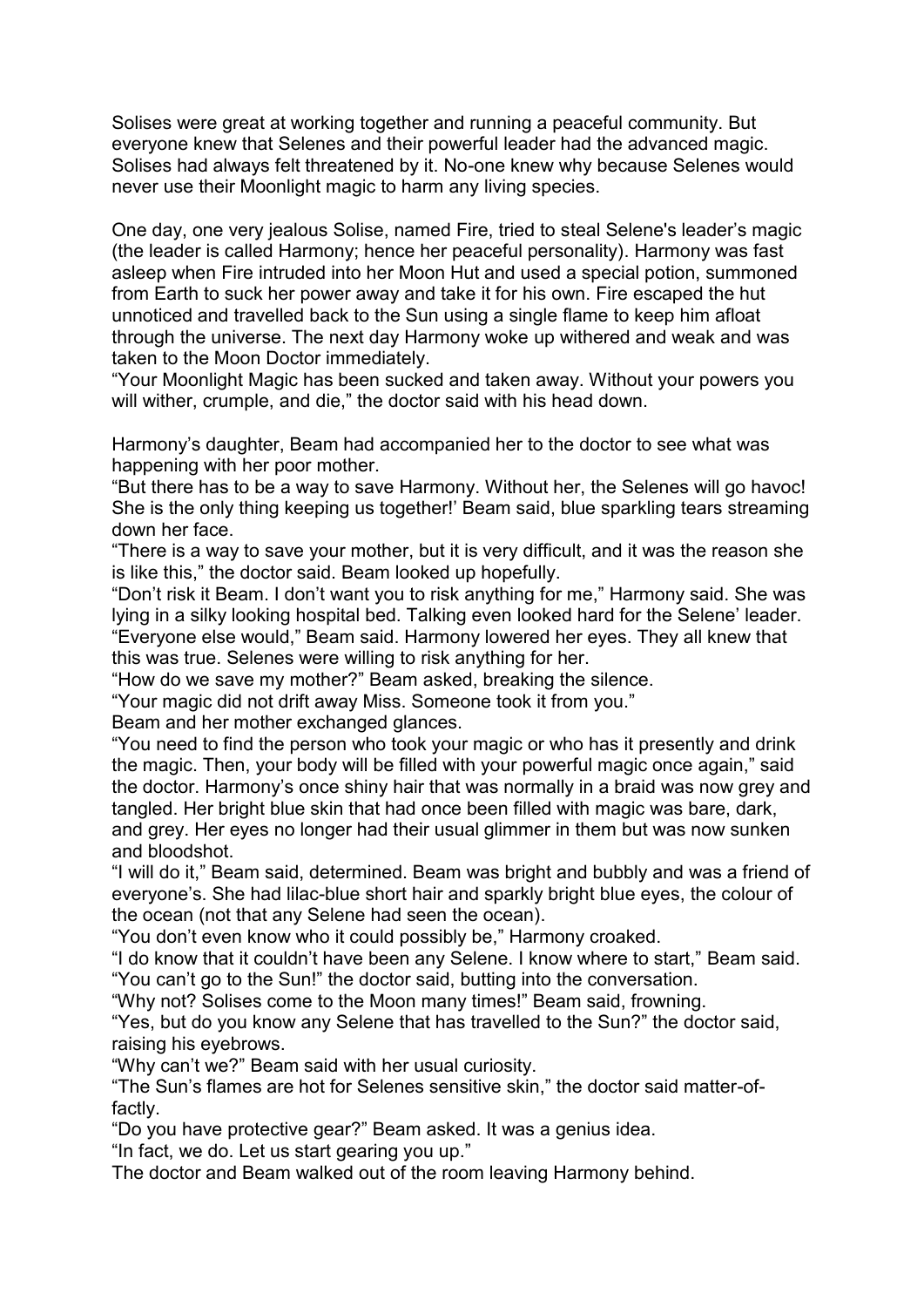"I shouldn't have let my daughter get herself into this. I know she will die trying to find my magic," Harmony whispered. And from that day Harmony's death was too hard to take but Beam is still looking for her mother's magic on the moon.

# *Chapter 4*

Back in present day the Selenes accused the Solises of stealing their precious past leader's magic. No-one has ever seen Beam come back. She should be alive to this day if she were to die of old age. Luna, the current leader tries to travel to the sun but the Selenes stop her because they do not want a lost leader. One day, at the dead of night Luna sneaked out of her hut and walked to the hospital. She stole (well, not stole. She is the leader, she owns everything) a fire protective gear and put it on. She then used the Moonlight dust to travel to the sun. As soon as she set foot on the sun, she felt the heat warm her a little too much. She started walking towards the centre of the sun where the Solises lived. Her feet started burning.

"OW!" Luna whispered. She looked down at her feet and said, "Darn! I wore normal shoes and not protective shoes!" She kept on walking thinking, *this is for the loss of Harmony*. Luna kept on walking until she saw a large red hut made of flames. The leader's hut. She started walking faster and knocked on the door.

"Arrgh!" Luna had no protective gloves on. She looked at her knuckles. "Only a slight burn," she whispered at her pink burn. Just as she thought no-one was there, the door opened. Luna did not know the Solise in front of her, but we did. Fire. Fire no longer had pink skin or red hair. He had a mix, he had red hair with large streaks of blue, his skin was now blue with red freckles all over his skin. Luna knew something was up. She frowned and stared.

"What?" Fire asked rudely.

"Oh!" said Luna snapping back to reality. "I came here looking for this . . . this is going to sound crazy, but I am looking for magic."

Fire's eyes turned from annoyed to angry. Luna could tell this difference and stepped back.

"I am Fire the leader of the Solises and you are not welcome here," Fire said sternly. "You wouldn't know any other Selene that travelled here?" Luna asked, ignoring that gesture. Fire's eyebrows relaxed and said, "Come inside."

"She came here asking to interview all Solises to find Harmony's magic and I said I had it," Fire said, lowering his head. Luna and Fire were sitting in the middle of the hut as Fire was explaining what happened 2 years ago.

"How old are you?" Luna asked, she was a little surprised that he had admitted to stealing the magic.

"I am fourteen."

"So, is Beam still here?" Luna asked.

"Yes, I gave her the magic back, but it didn't give me my appearance back," Fire answered.

"Why hasn't Beam come back?" she asked.

"She was Harmony's daughter, she wanted peace. She felt that our community was a little . . . off, so she decided to help us with our . . . not so peaceful nature," Fire said.

"One last thing, why did you steal Harmony's magic?" Luna asked.

"Just remember I was 12 when I did that, I did it for pure mischief. I didn't know that it would harm anyone."